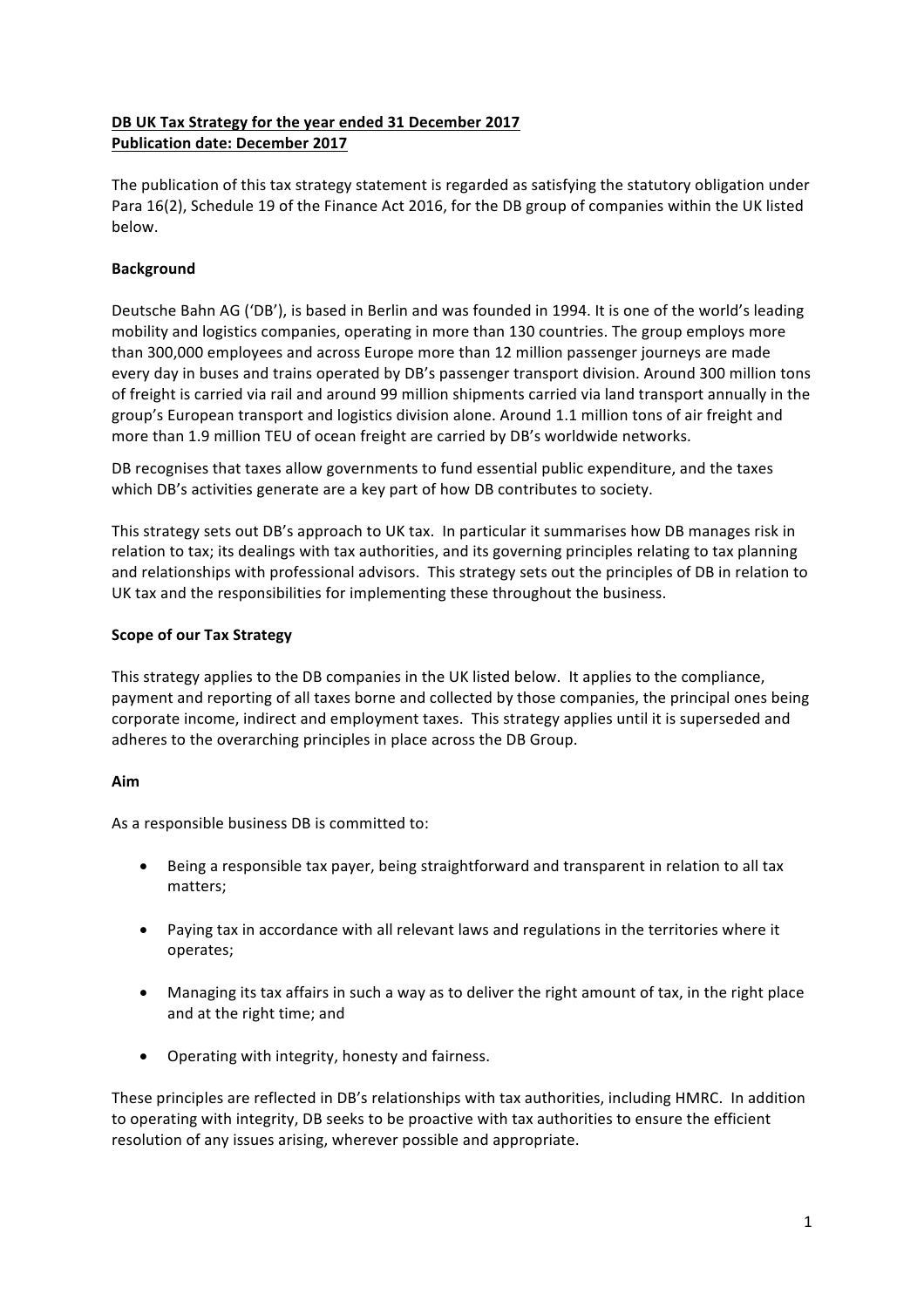### **Governance, Assurance and Tax Risk Management**

The CFO (or equivalent) of each DB business unit operating in the UK is responsible for the management of the tax affairs of their business unit, supported by internal DB Tax specialists.

The scale and complexity of DB's business and the volume of transactions impacting tax means that tax risks inevitably arise.

DB seeks to reduce the level of tax risk arising from its operations as far as is reasonably practicable by ensuring that reasonable care and control is applied in relation to all processes which could materially affect its compliance with its tax obligations. Systems, processes and controls are in place to ensure that DB has robust and appropriate tax accounting arrangements as part of DB's Senior Accounting Officer procedures.

DB only tolerates tax risk where the position adopted in a tax return is likely to be accepted by the local tax authorities.

There are, from time to time, situations where it is appropriate for DB to engage the services of suitably qualified professional tax advisors. This typically happens when there is uncertainty as to how the relevant tax law should be applied. Any such professional advisors are expected to respect the underlying principles of this Tax Strategy.

Any tax risks identified are evaluated and managed by the internal DB Tax specialists, working with local senior management teams.

#### **Approach to tax planning**

DB uses available tax incentives, reliefs and exemptions in line with tax legislation, provided that this is aligned with DB's commercial objectives. DB does not undertake tax structuring which has no commercial purpose and which leads to legally unintended tax advantages or where tax structuring might harm DB's corporate or social responsibilities, reputation and brand. DB's intention is to ensure that its transactions and the tax implications arising from them reflect the commercial reality of each situation.

### **Relationships with tax authorities**

An important part of DB's tax strategy is the maintenance and development of strong, transparent and constructive working relationships with local tax authorities (including HMRC). This is effected through various means including:

- Regular meetings and communications in respect of developments in DB's business activities, tax risks and interpretation of law in relation to all relevant taxes;
- Making fair, accurate and timely disclosures in tax returns and correspondence;
- Seeking to resolve issues on a timely basis; and
- Generally ensuring that all interactions with tax authorities are conducted in an open, collaborative and professional manner.